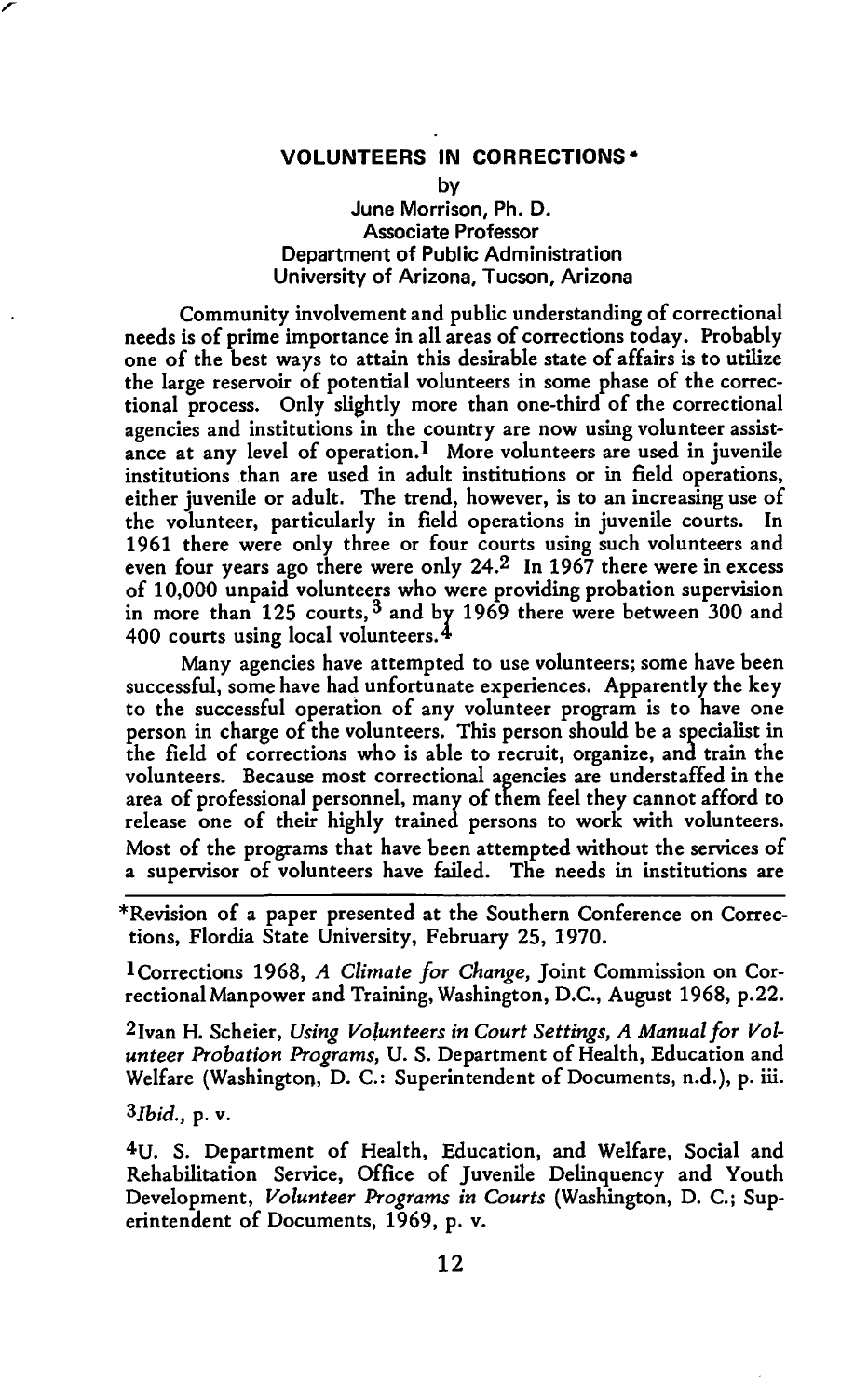somewhat different. Representatives of community groups can come in and work with groups of children or adults. It is easier to assign tasks to volunteers in such facilities without having to worry-about exact days and times of the volunteer; however, in general, it appears that there is a linear relationship between increased education of administration and specialists and approval of the use of volunteers. On the other hand, approval of the job done by volunteers appears to decrease as the education of the specialist increases.<sup>1</sup>

\

What kind of people volunteer their services to correctional facilities? According to a Harris survey done for the Joint Commission on Correctional Manpower and Training, 57% are professionals, executives, or other white collar workers. Twenty-six percent are housewives. Better than 60% of the volunteers have a family income in excess of \$10,000. Almost 50% are college graduates and 74% have had at least one year of college. More than 90% of present volunteers are white. Most are motivated by altruism-the need to help others. Very few had any actual knowledge of the specialized area of problems which they were desirous of helping to solve and very few of the agencies using such help had meaningful training programs designed to increase the expertise of the volunteers.

What kind of work do volunteers do? Many agencies and institutions use special talents of the volunteer. Many work directly with the offender in counseling, guidance, or testing; others are found in self-improvement programs and in recreational activities. Many volunteers are involved in routine clerical and typing assignments which free overworked office personnel for work which requires more knowledge of the agency's operation. No matter in which capacity the volunteer is used, he becomes exposed to the very real problems faced by our correctional facilities because of the lack of public support for adequate resources for treatment of the correctional offender and for the need for legislative reforms. The volunteer becomes a proselyte for needed changes in community attitudes toward our juvenile and adult offenders. This vocal advocacy is carried into areas of the community where professionals have few or no channels of communication. The amount of time devoted by our interested citizens in assuming duties which must otherwise be done by our overworked and hard pressed correctional personnel must be considered to be the main contribution of the volunteers. The role such persons play in interpreting correctional policy and in disseminating information to the community at large approximates the value of the time, services, and material donated.

The advantage claimed for the use of volunteers in juvenile probation agencies, in addition to relieving overburdened staff and acting in a public relations capacity to translate organizational needs and problems to the community, is the fact that the volunteer usually has a

lCorrections 1968, *A Climate for Change,* pp. 23-24.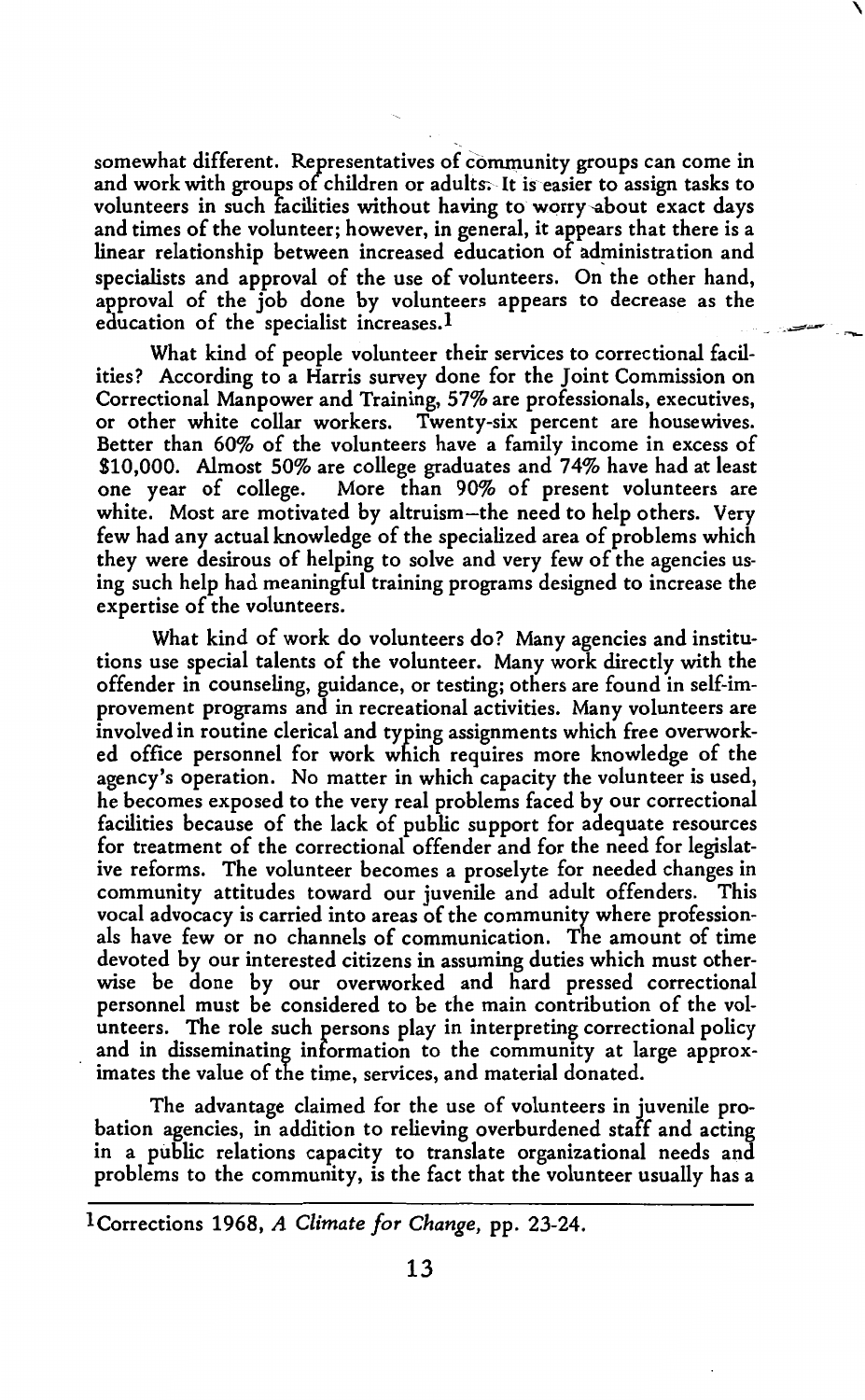one-person caseload. Because the probationer does not see the volunteer as a paid authority figure, a friendly relationship is possible and the emergence of the image of a person who is there because he wants to be, who is interested only in the problems of the individual, and who can. be trusted is also possible.

The- disadvantages are formidable unless supervision and training are available to the volunteer. One of the problems that has been encountered is the undependability of volunteers. Many volunteer-few are the chosen. The damage to any client, juvenile or adult, that can result from failure of the volunteer to fulfill his or her commitments is great. Few offenders are able to trust anyone, most have histories of parental rejection, and when they tentatively accept the volunteer as a friend, this relationship is subject to suspicion. If the offender accepts the proffered friendship and offer of help and the volunteer fails to fulfill his obligation, the negative feelings of the offender are reinforced, intensifying his or her problems. To be a correctional volunteer in a probation setting entails a tremendous responsibility but with adequate training and supervision, volunteers can become an important and valuable asset to any juvenile court.

Probably one of the best known volunteer programs is "Project Misdemeanant" in Royal Oak, Michigan.<sup>1</sup> Judge Keith J. Leenhouts is responsible for this program that started in 1960 with eight citizens serving as volunteer probation officers. There were no funds available to provide probation services to misdemeanants. By 1965, more than 500 volunteers were involved in the program and the court was able to supply rehabilitative services which would have cost \$200,000 on a S17 ,000 annual city budget.

In the Denver County Court alone, nearly 1,000 citizen volunteers are on duty.2 Each serves without compensation, has completed a three-evening training session, has been sworn in as an officer of the court, and has been assigned a caseload of just one youthful, misdemeanant offender with whom he has agreed to spend at least an hour per week for one year. The volunteer may be of any occupation and any age, of either sex, and of any religious, ethnic, or economic group. The very diversity of backgrounds is one of the strengths of the system, since each probationer may be matched to a volunteer on an individualized basis. While some screening is necessary, experience in Denver and other cities is that it is the leading and most stable citizens who volunteer.

I Keith J. Leenhouts, Judge, Municipal Court & District Court; Director, Project Misdemeanant Foundation, Inc., mimeo attachment to letter dated January 13, 1970.

<sup>2</sup>Wtlliam H. Burnett, "The Volunteer Probation Counselor," *Jucicature,*  52 (7): 285-289, 1969.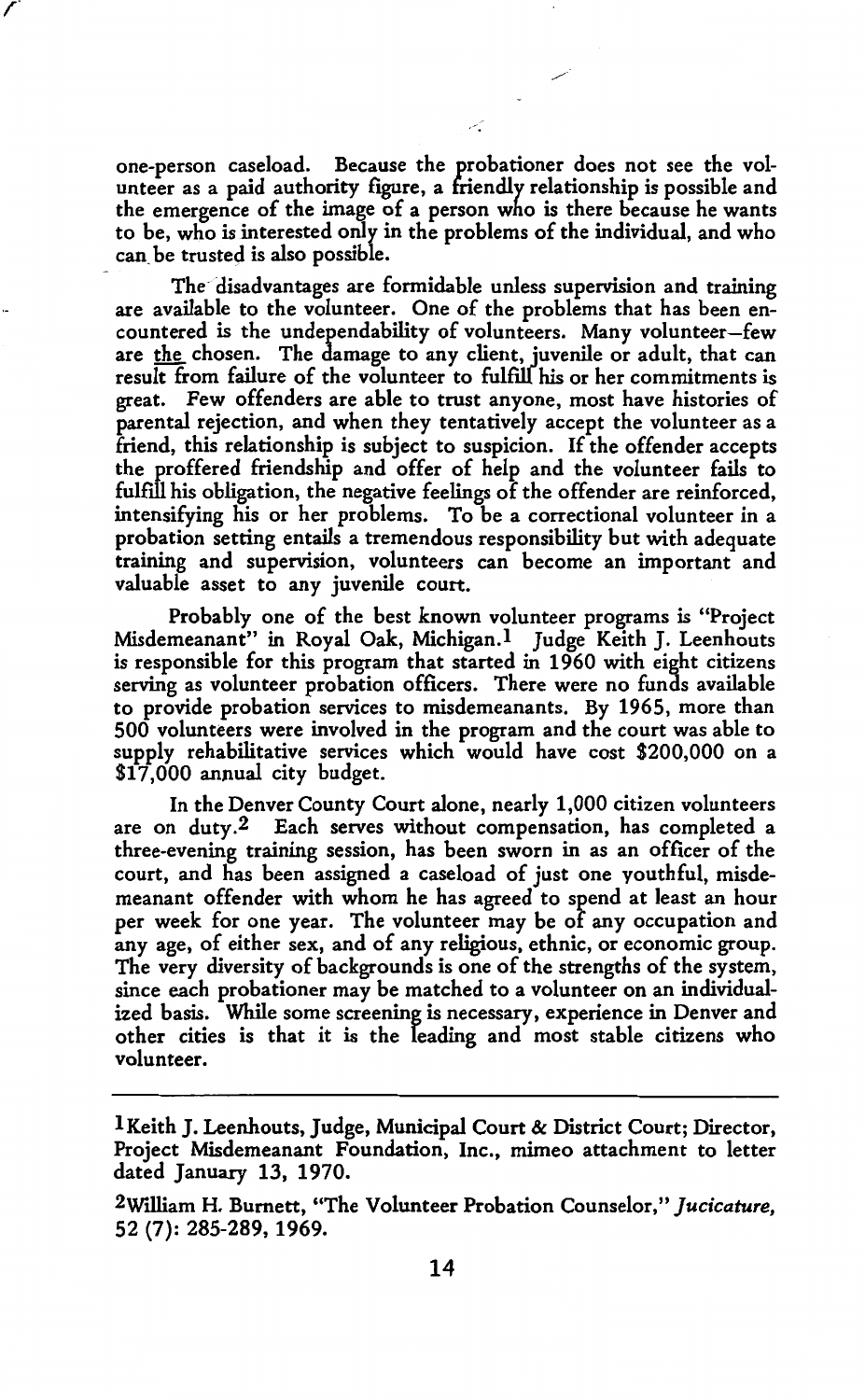Another volunteer program was started in the Juvenile Court in Eugene, Oregon, in 1964.<sup>1</sup> Here again is the one-child one-adult relationship based on the philosophy that the child needs an adult friend whom he can trust. The amount of time contributed by each volunteer is reported in excess of ten hours per week-some 40-50 man hours per month. The two points stressed to the volunteers were (1) dependability, and (2) confidentiality to ensure that case histories did not become a topic of tea-time conversation. A professionally trained worker coordinated the efforts of the volunteers. Group meetings were held during which mutual problems were solved and informal training sessions were conducted.

Here, as in all volunteer programs, the aides encountered the same problems the professional worker faces-the inadequacy of existing community resources for the treatment of the individual offender. .However, being "realistic idealists," the volunteers concentrated on relieving immediate problems. They exhibited an amazing amount of ingenuity in obtaining needed services and supplies from the private sector.

In addition to helping the children, four additional benefits to the agency and to the community were reported:

- 1. Liaison with the community for needed changes;
- 2. Support for all facets of agency objectives and goals for the community;
- 3. They become perceptive concerning legislative matters, particularly child welfare;
- 4. Some of the volunteers were motivated to become professional workers through further education.

Minnesota has several programs and all correctional institutions in that state have at least one program involving volunteers. 2 The Minnesota Home School, a co-educational institution, has a horseback riding program because an organization of ex-airline stewardesses has provided a stable of 15 horses. The program has been in existence. for the last six or seven years, with funds for the purchase of horses and riding equipment being raised annually through a Ball. The group has also contributed other sporting equipment to the institution.

This school has a half-time paid volunteer coordinator. The attempt is made to recruit various groups who "adopt" cottages and who come once or twice a month to offer various services such as crafts,

lRobertJ. Lee, "Volunteer Case Aid Program," *Crime and Delinquency,*  Vol. 14, No. 4, October, 1968, pp. 331-335. See also Jewel Goddard, "Volunteer Services in a Juvenile Court," *Crime and Delinquency,* Vol. 13, No. 2, April, 1967, pp. 337-343.

2Connie Schoen, "Things Volunteers Can Do," *American Journal of Corrections,* Vol. 31, No. 4, July-August, 1969, pp. 26-27.